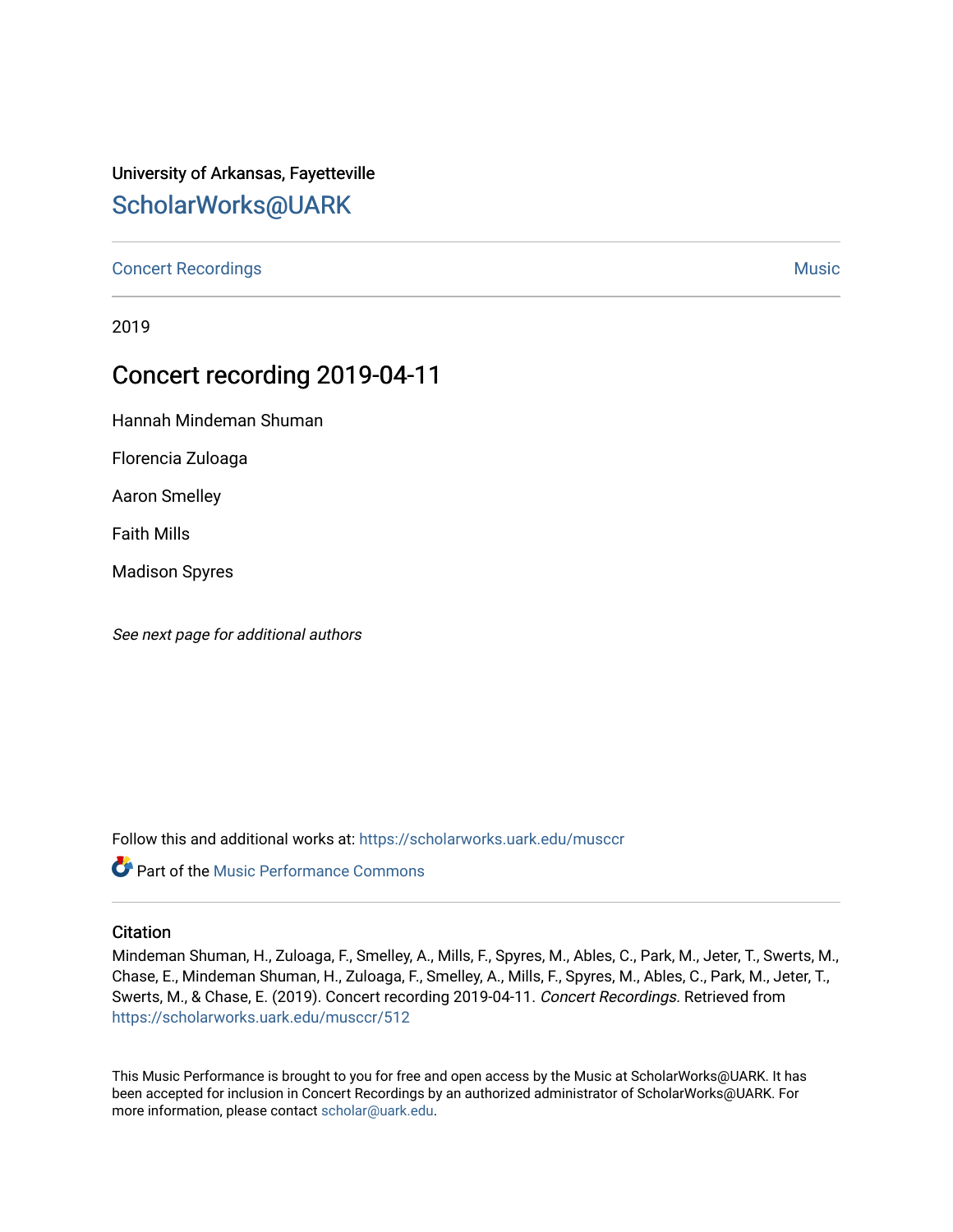## Performer(s)

Hannah Mindeman Shuman, Florencia Zuloaga, Aaron Smelley, Faith Mills, Madison Spyres, Callie Ables, Megan Park, Trey Jeter, Matthew Swerts, Ethan Chase, Hannah Mindeman Shuman, Florencia Zuloaga, Aaron Smelley, Failth Mills, Madison Spyres, Callie Ables, Megan Park, Trey Jeter, Matthew Swerts, and Ethan Chase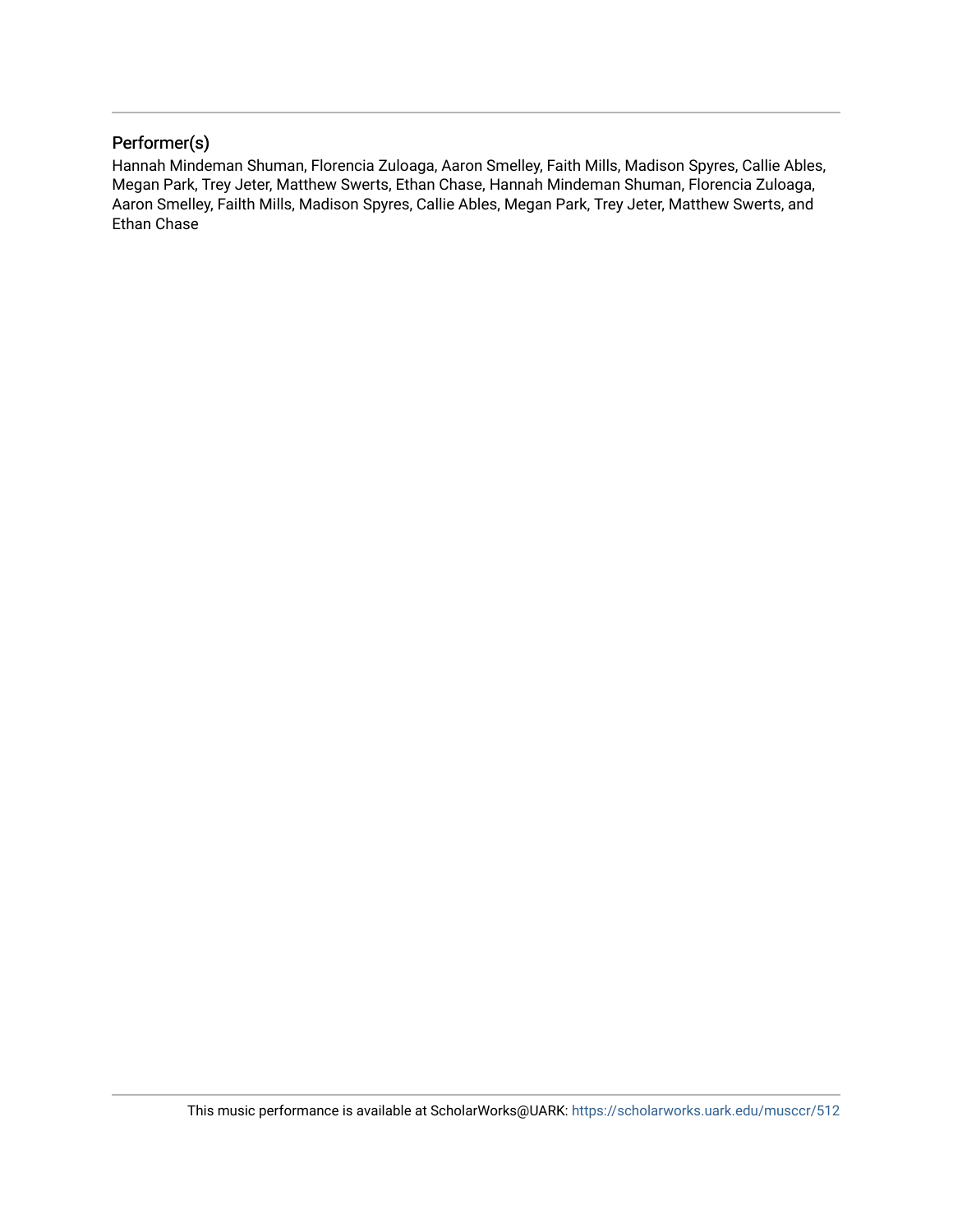

J. William Fulbright **College of Arts & Sciences** 

# **TRUMPET STUDIO RECITAL**

Dr. Richard Rulli, Trumpet Professor Hannah MIndeman Shuman & Florencia Zuloaga, Collaborative Pianists



April 11, 2019 | 7:30 PM Stella Boyle Smith Concert Hall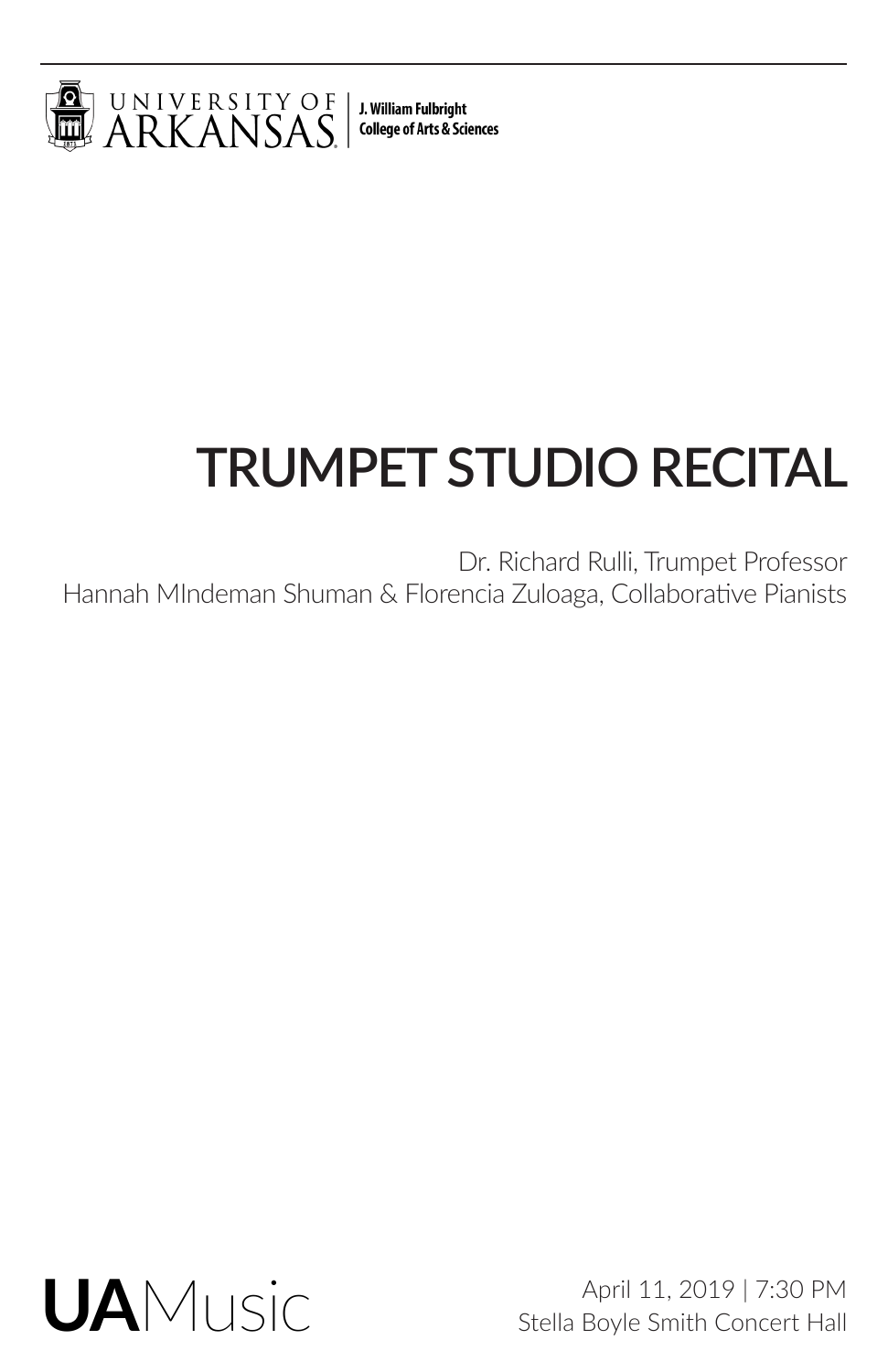# CONCERT PROGRAM

*Concert Etude*.........................................Alexander Goedicke (1877–1957)

## Aaron Smelley, trumpet

*Sonata VIII*....................................................Arcangelo Corelli (1653–1713) I. Prelude: Largo

II. Allemande: Allegro

## Faith Mills, trumpet

*Oliver's Birthday*..................................................Bruce Broughton (b. 1945)

## Madison Spyres, trumpet

*Concerto* [abridged].............................Alexander Arutunian (1920–2012)

Callie Ables, trumpet

*Aria Con Variazioni*............................Georg Frederic Handel (1685–1759)

Megan Park, trumpet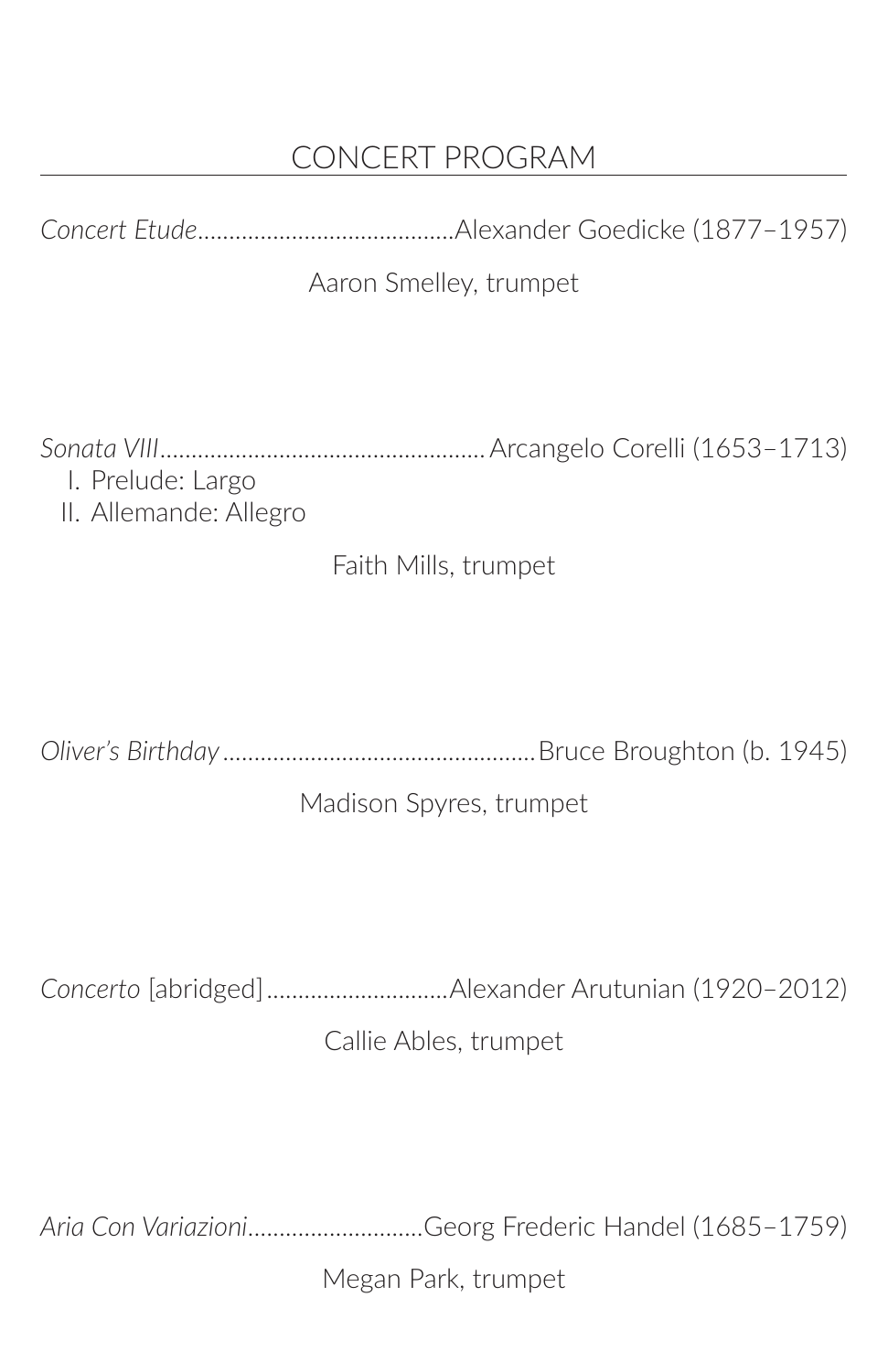*Sonata for Trumpet and Piano*....................................Eric Ewazen (b. 1948) I. Lento, Allegro Molto

Trey Jeter, trumpet

*Concerto in E-flat*.......................................... J.B.G. Neruda (c. 1708–1780) I. Allegro

Matthew Swerts, trumpet

*Suite*.............................................................William P. Latham (1917–2004) II. Air

I. Prelude

Ethan Chase, trumpet

///